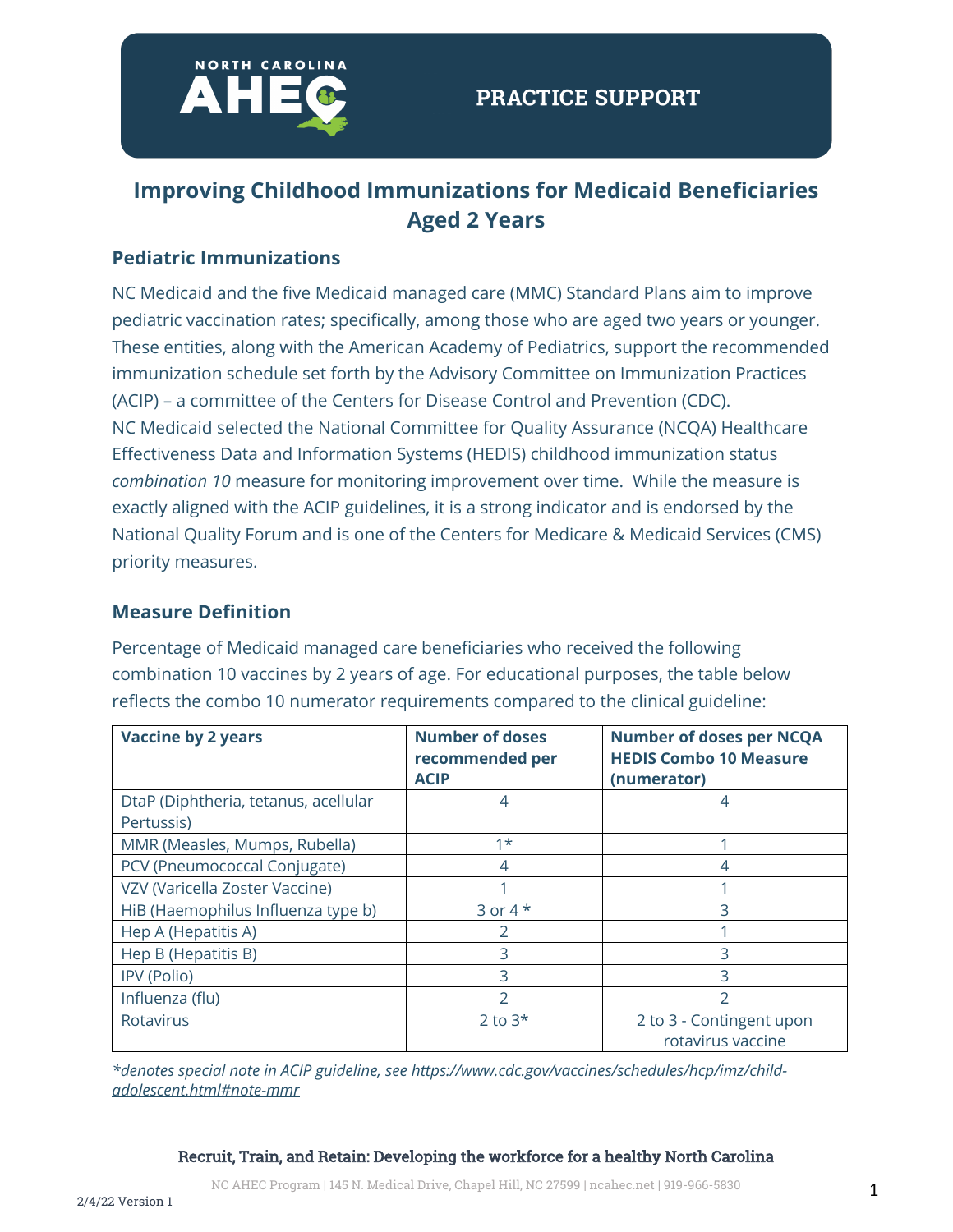## **Combo 10 Childhood Vaccination Goal**

NC Medicaid goal is to increase statewide Medicaid rates from 35% in 2019 to 38% in 2022. Providers should consider setting their own improvement goals. Check with each Medicaid health plan you are contracted with to understand their performance incentive payments, if applicable.

## **Clinical Guidelines**

Centers for Disease Control and Prevention Advisory Committee on Immunization Practices (ACIP) 2021 Recommended Child and Adolescent Immunization Schedule (cdc.gov) Advisory Committee on Immunization Practices (ACIP) General Best Guidance for Immunization (cdc.gov)

#### **Resources**

Birth-18 Years Immunization Schedule | CDC NC DPH, WCH: Immunization: Family: Immunizations for Children Vaccine Information Statement | Current VISs | CDC

## **Coverage/Benefits**

Immunizations that are recommended by the ACIP are covered by Medicaid. Providers who are enrolled in and utilize the Vaccines for Children (VFC) program will receive payment for vaccine administration. If a beneficiary is covered by NC Health Choice, the vaccine and its administration are covered.